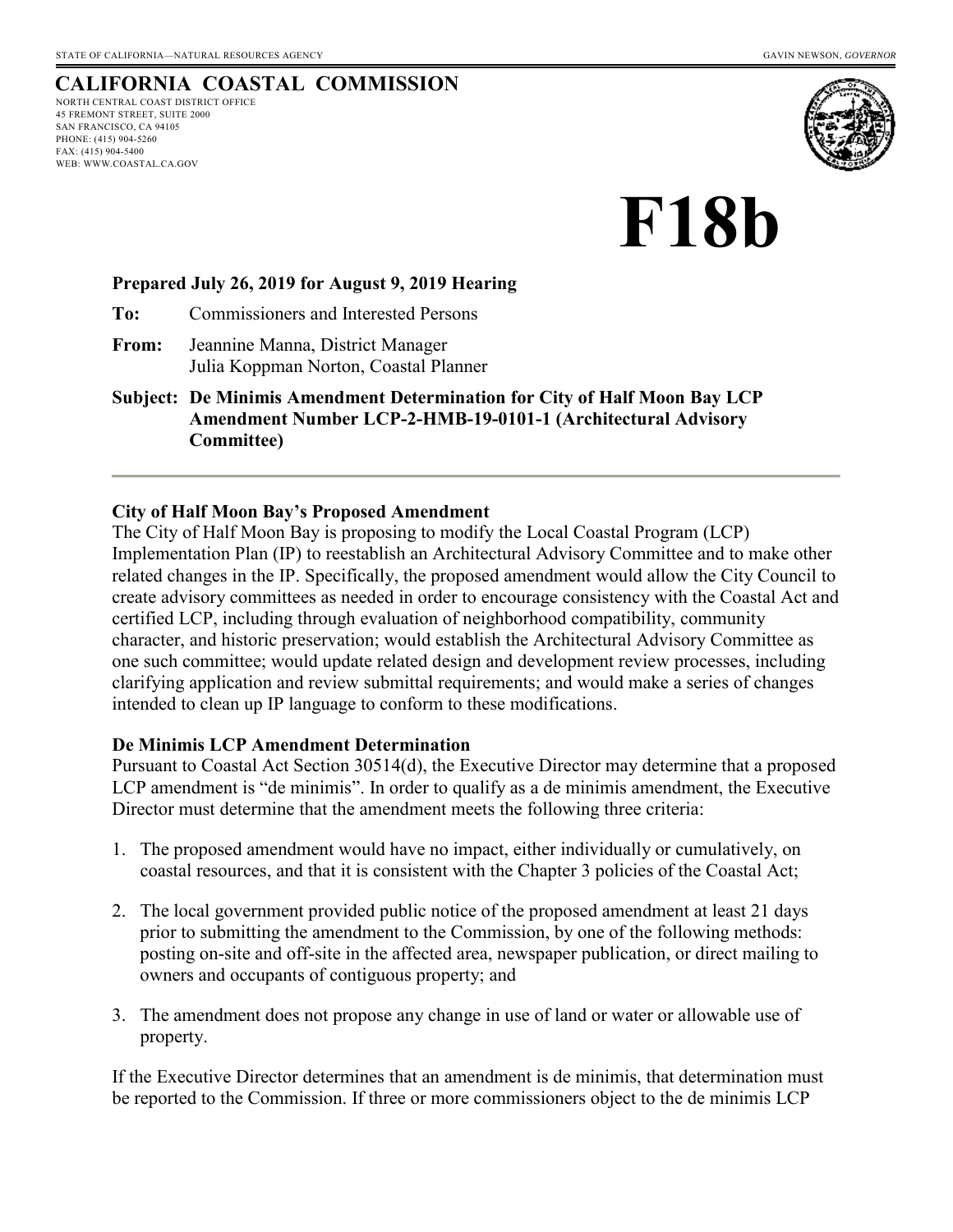amendment determination, then the amendment shall be set for a future public hearing and processed as a regular LCP amendment; if three or more commissioners do not object to the de minimis determination, then the amendment is deemed approved, and it becomes a certified part of the LCP 10 days after the date of the Commission's determination (in this case, on August 19, 2019).

**The purpose of this notice is to advise interested parties of the Executive Director's determination that the proposed LCP amendment is de minimis.** Each of the de minimis criteria is discussed briefly below:

- **1. No impact to coastal resources and consistency with Chapter 3 policies of the Coastal Act:** The proposed amendment would enable the City Council to establish advisory committees, and would establish an Architectural Advisory Committee intended to provide design recommendations for development in the City's coastal zone, and by extension to help ensure the quality and compatibility of City development approvals consistent with the visual resource protection policies in the certified LCP. The proposed amendment would not modify LCP criteria applicable to allowing new development, and does not conflict with existing LCP architectural and design review policies, but rather is best understood as a new tool in the LCP's toolbox for helping to ensure appropriate and high quality coastal zone development consistent with coastal resource protection in the City. Therefore, the proposed amendment is not expected to adversely affect coastal resources, and rather should enhance their protection, and the updated LCP with the proposed Architectural Advisory Committee policies is consistent with the Coastal Act Chapter 3 policies.
- **2. Provision of public notice:** The City provided public notice in advance of both the Planning Commission hearing (held on May 14, 2019) and the City Council hearings (held on June 4, 2019, and June 18, 2019) where the proposed amendment was considered. For the Planning Commission hearing, a newspaper advertisement notice was printed on May 1, 2019. For the City Council hearings, a newspaper advertisement notice was printed on May 22, 2019. In addition, the proposed text was sent through the Planning Commission and City Council email lists and was made available at City Hall and on the City's website for public inspection, all in advance of the City's hearings. The amendment submittal was subsequently received by the Commission on July 3, 2019 (and filed as complete on July 23, 2019), and therefore the 21-day noticing requirement has been satisfied.
- **3. No change in use of land or allowable use of property:** No change in use or allowable use of property is proposed by this amendment, rather it would provide for an Architectural Advisory Committee and related changes that would only serve to enhance design and development review processes within the coastal zone.

### **California Environmental Quality Act (CEQA)**

The Coastal Commission's review and development process for LCPs and LCP amendments has been certified by the Secretary of the Natural Resources Agency as being the functional equivalent of the environmental review required by CEQA. The City, as the CEQA lead agency, exempted the proposed amendment from environmental review under CEQA pursuant to Section 15061(b)(3). This LCP amendment report has discussed the relevant coastal resource issues with the proposal, and has concluded that the proposed LCP amendment is not expected to result in